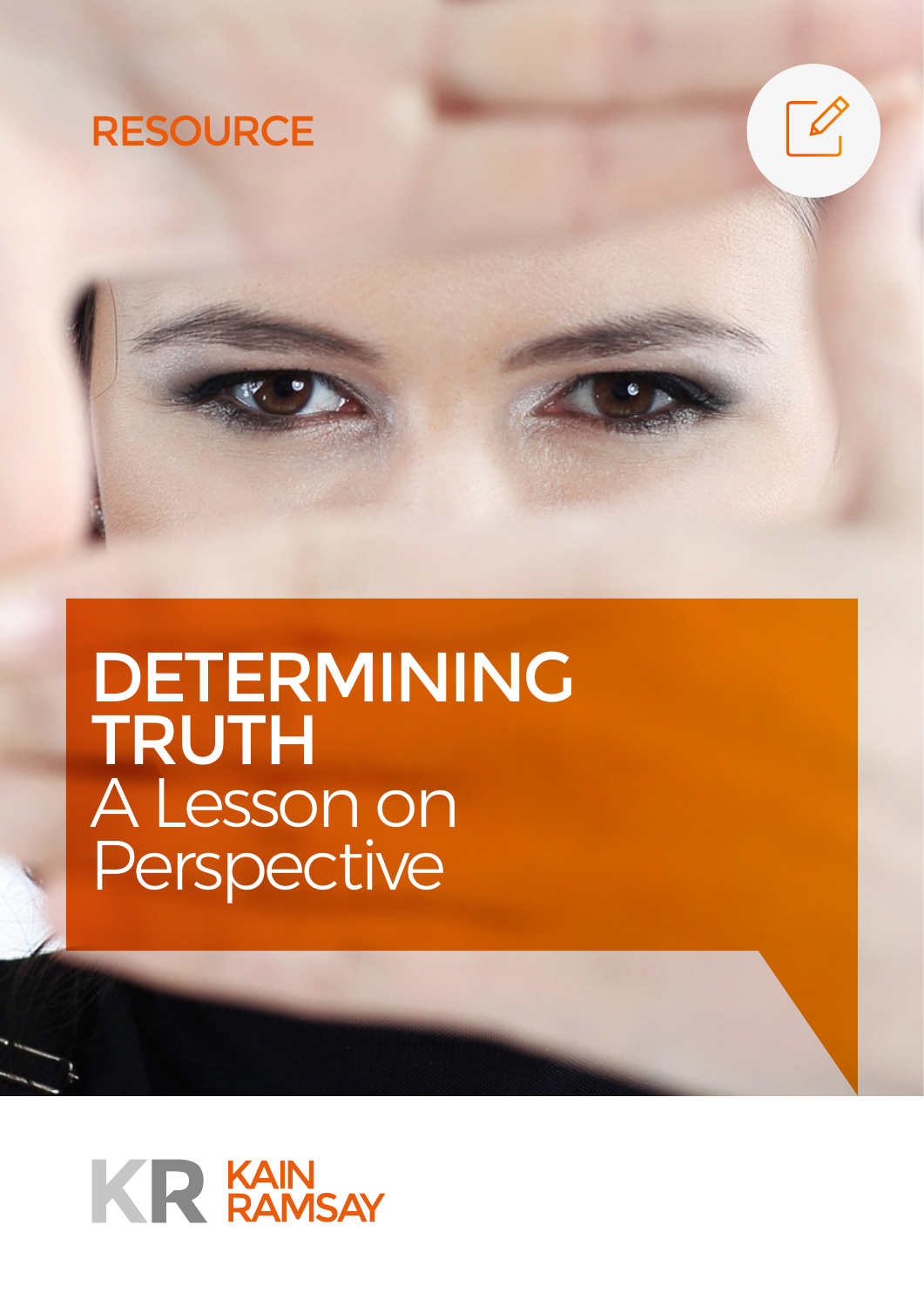## Determining Truth: The Elephant In The Room

There is a well-known parable of three traveling blind men, who come across an elephant blocking their way. The three men, eager to see what this obstacle was, began to run their hands over different parts of the elephant. One man grasps at the trunk. Feeling its long bumpy exterior that coiled around his arm, the man declared, "This is obviously some sort of snake."

"Preposterous," exclaimed the second blind man, who was feeling around the leg of the animal. "This is sturdy and immovable, firmly planted in the ground so as to resist any strong wind. It must be a tree."

The third blind man laughed, scoffingly. "You are both mad," he said as he held the end of the elephant's tail, stroking the thick hairs. "Why this is nothing more than a mouse."

While amusing, the tale of the three blind men demonstrates the difference between truth and perspective.

#### We often confuse perception with reality.

Just as the three blind men relied on their limited sensory perception of the elephant to determine what it was, we utilize our limited observations of life to formulate a picture or perspective of truth.

This can lead to some amusing contradictions, and some not so amusing confrontations.

Some become so resolute that their perspective is the truth that they are willing to fight and contend over it. But what they are defending is not truth, it is their own perspective. Truth requires no defence. It stands on its own. All that is needed is further experience with it. I imagine that had the blind men taken the time to thoroughly inspect the elephant, they would have eventually come to the realization that they were all experiencing the same animal and could put together a fairly good depiction of it. The same is not as easily settled with truth.

Truth requires a lifetime of experience, and even then it's full circumference cannot be explored. Unlike the elephant, truth is vast and we are even more poorly equipped to understand it than the blind men. Still, the pursuit of truth does provide gems of understanding and wisdom that are beneficial. Science, which pursues the truth of the universe, has made great innovations, even though it is no closer to a full description of it than when humanity first set out to understand it. Likewise, if we choose to seek out truth in life, we will find a treasure trove of discoveries from those of the past and those of today. Perhaps the greatest gems are those found within the course of our own life.

Q. What is a perception you have that may not actually be true?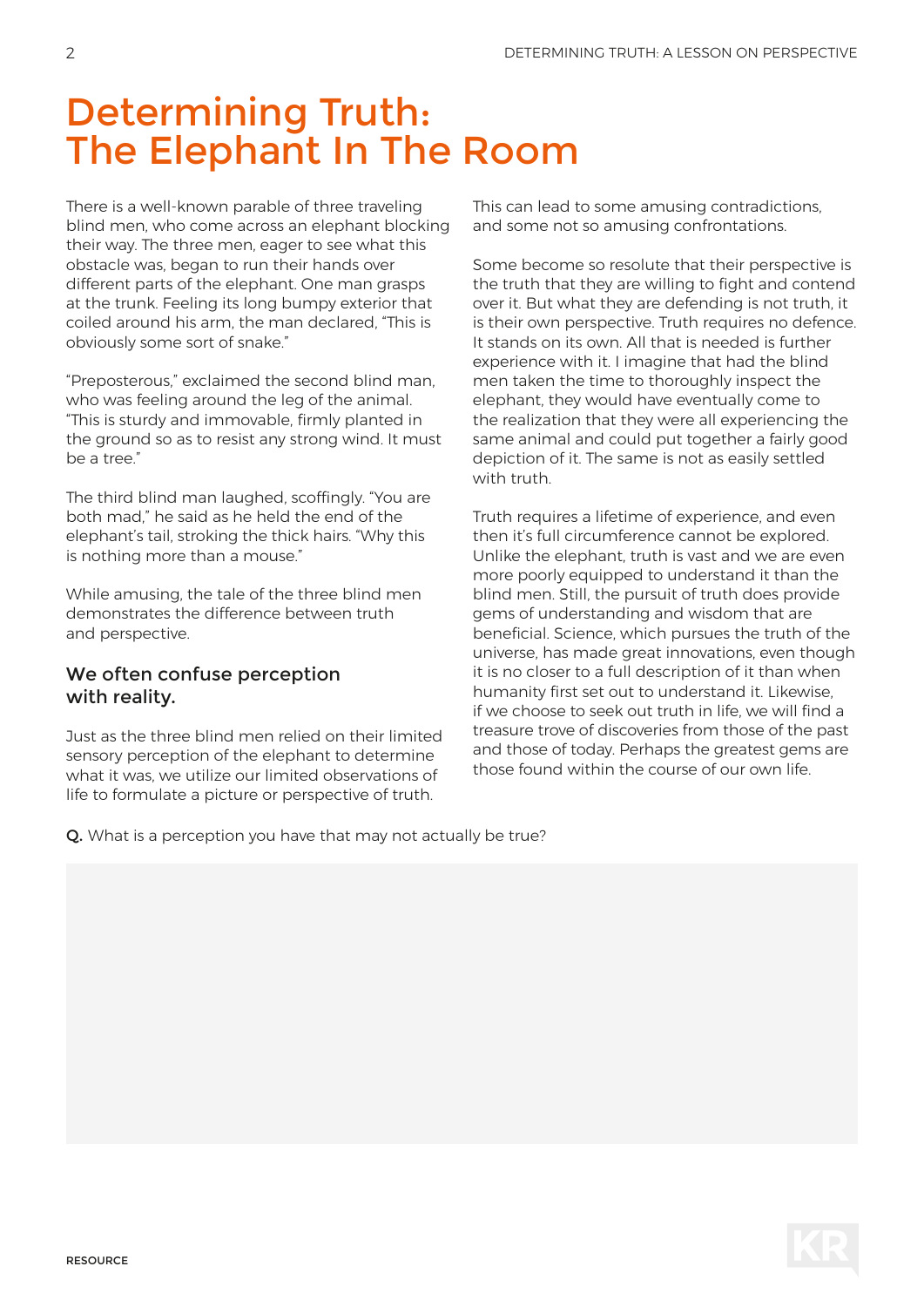### Emotions: Truth or Perspective

### Our thoughts and feelings seem real to us, so we conclude that they must be true.

While it is true that we experience feelings, we do not have to identify ourselves by our emotions. Emotions such as anxiety, fear, anger, or hatred are just reactions to our experience, which is heavily influenced by our perception. This is most common with phobias, where real emotional responses are connected to unrealistic fears. No one argues that the fear that these individuals experience is real, but such hysteria toward seemingly innocuous things, such as clowns or spiders, is merely a condition of the mind.

Another example is the puppy love that is often experienced by young teenagers. It seems absurd to adults who have a more mature understanding of love and relationships. But to the teenagers, the feelings are quite real. It is important when working with people who have seemingly absurd feelings toward things, that we do not undermine their emotions, but instead focus on where the root of these feelings lie. Similarly, when dealing with our own emotions, we must be honest about what sparks those feelings.

If we are to obtain a true perception of reality, we must be willing to be honest with ourselves. This is perhaps the most difficult part of forming true perceptions of reality.

#### If we want to change how we feel about something or someone, we just need to change our perception.

Because emotions are so intertwined with our perceptions, we are often unwilling to change how we perceive a thing.

We may be unwilling to forgive someone who we feel has wronged us, because the emotion of their wounding runs deep. However, these feelings are for something that occurred in the past. They are no more real than the memories that trigger them. If we are to be honest with ourselves, we must accept that the feelings moving forward are caused by us. Every time we drag up the memory and dwell on it, we in essence trigger the emotions associated with it.

In some cases, the emotions we feel after the event are worse than the emotions experienced during the event. This is because we allow the emotions to fester and grow. While someone may have wronged us and left us in the gutter, it is our choice to remain there. The truth is that the same power is given to us to claim victimhood or victory. The choice is always ours to make. Depending on which one we choose, will determine our perspective in life.

Q. What emotions are you tied to that are skewing your perspective and keeping you from the truth?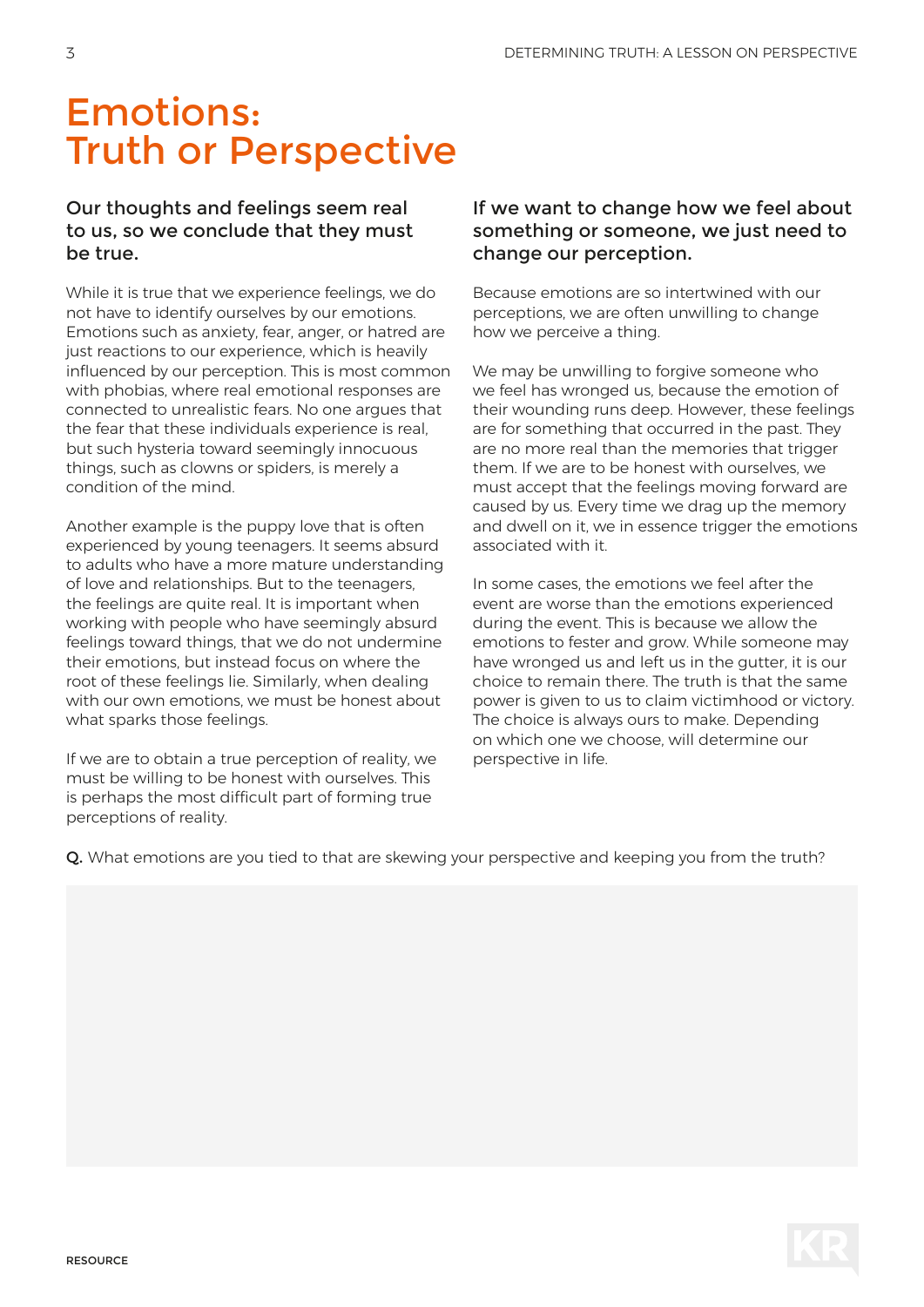## Understanding Others' Perspective

While each of the blind men had valid experience with the elephant, their assumptions based on their experience was clearly false. In order to get a better understanding of truth, they would be wise to try and understand the perspectives of the other blind men. I don't believe that the seeking of truth is meant to be a singular job. Alone, we are susceptible to personal bias and cannot fully grasp truth. But with the help of others, we can begin to see beyond our own biases and come to greater realizations.

### How we view things is one of 6.7 billion different ways of looking at things.

We want to learn to look at things from other people's perspective, because it is only then that we become effective at understanding others. We don't need to understand all 6.7 billion people, we simply need to understand the people in front of us.

### We commonly mistake how we understand things for how things really are (in truth).

We need to be able to separate our own experience of life in order to listen and understand other's experience. In order to fully understand another's perspective, we need to first listen without judgement or comparison with our own perspective. Once we understand their perspective clearly, we can then compare it to our own.

Imagine you are climbing a mountain with a friend. You start on one side, while your friend takes the path on the other side of the mountain. You're able to communicate with each other via long wave radio and describe the scenery around you. However, what your friend sees is vastly different than what you see.

You see clear planes with grassy gnolls and flowered meadows, while they see a dense forest. Each of you are having a different experience with the mountain. You may argue over which direction to take in your individual paths. They might feel that your path is leading the wrong way because it differs from their own. You might feel that they are just making up their experience because yours is so vastly different. In time you both might become agitated with each other, arguing over who's right and who's wrong.

Life is very much like this scenario. Each of us are having our own unique experiences. While there may be certain principles that are universal, how they are applied in each situation may differ. It's not that one person's reality is true and the other's is not, it's that our perception of that reality differs based on the experience we are having with it.

### Perception is the lens through which we view our reality.

Just because our perceptions differ, doesn't mean that we cannot benefit from the other person's perspective. In the scenario, both hikers had a different perception of the mountain based on their experience with it. Both were very real and it's only when the two perceptions of the mountain are compared that a more complete view of the mountain can be understood.

Your perspective is uniquely yours—it's just one of many. When we come together and share our unique perspectives, we can gain a greater understanding of ourselves and of the world around us.

*Questions on next page…*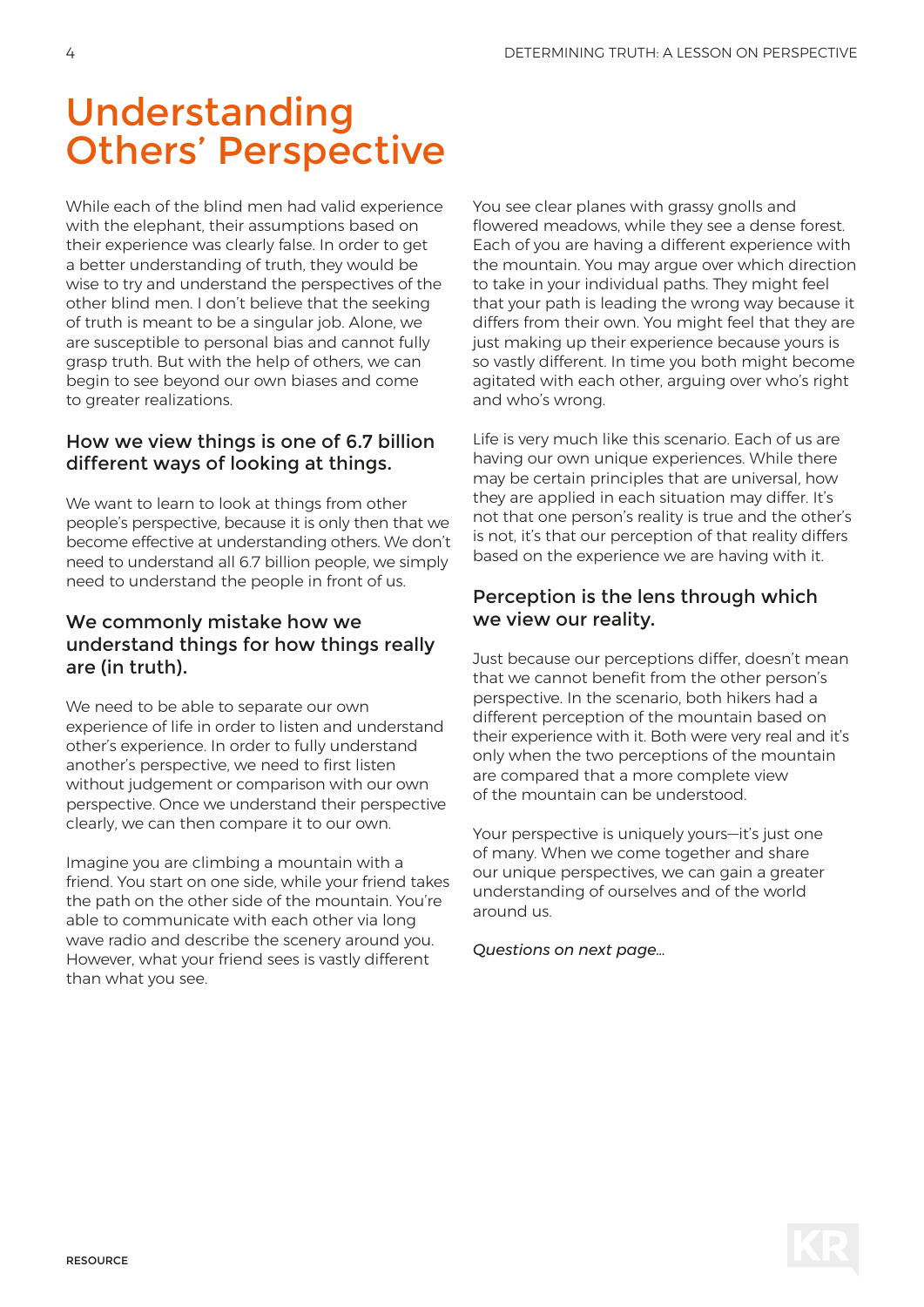Q. How can understanding the principle of perspective help you better relate to others?

Q. What are some things you can do to better shape your own perspective?